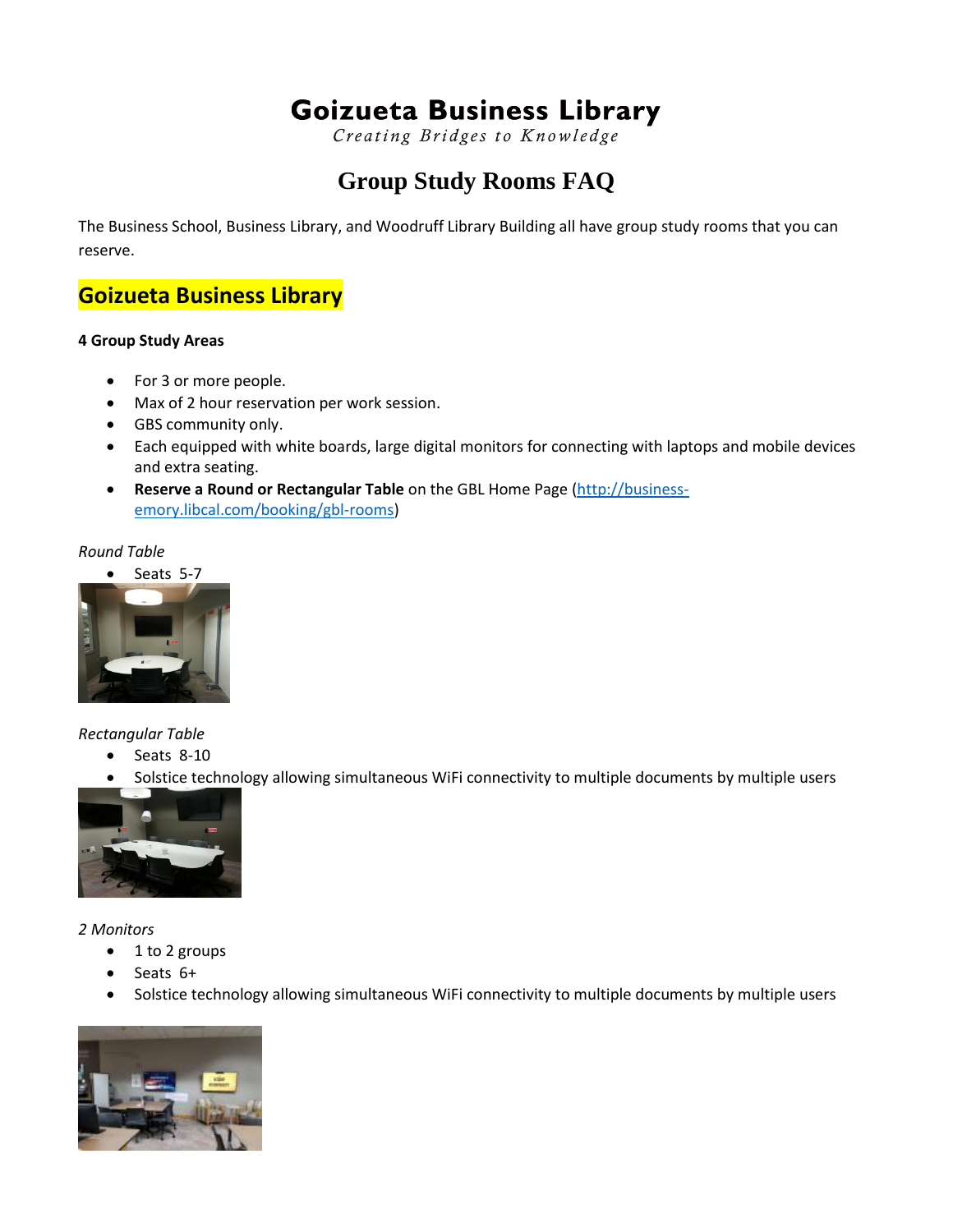#### *1 Monitor*

- $\bullet$  Seats  $6+$
- Solstice technology allowing simultaneous WiFi connectivity to multiple documents by multiple users



# **Goizueta Business School**

- Max of 3 hours per session.
- Reserve rooms no more than two weeks in advance.
- Reserve rooms using 25 Live. [\(https://secure.web.emory.edu/r25webtools/breakOutRoom\)](https://secure.web.emory.edu/r25webtools/breakOutRoom) with your Emory login credentials.
- Each equipped a large flat-panel LED TV display with connections for laptops (VGA, HDMI)

#### **11 Breakout Rooms**

GBS\_109 – seats 8 GBS\_110 – seats 8 GBS\_114– seats 8 GBS\_115 – seats 8 GBS\_116– seats 8 GBS\_202– seats 8 GBS\_203– seats 8 GBS\_233-seats 8 GBS\_303-seats 8 GBS 302-seats 8 GBS\_333-seats 8

#### **GBS Computer Labs**

- Room 400
	- o 32 Windows desktops
	- o 6 Bloomberg Terminals
- Room 103
	- o 8 Windows desktops
	- o 2 Mac desktops
	- o 1 Bloomberg Terminal